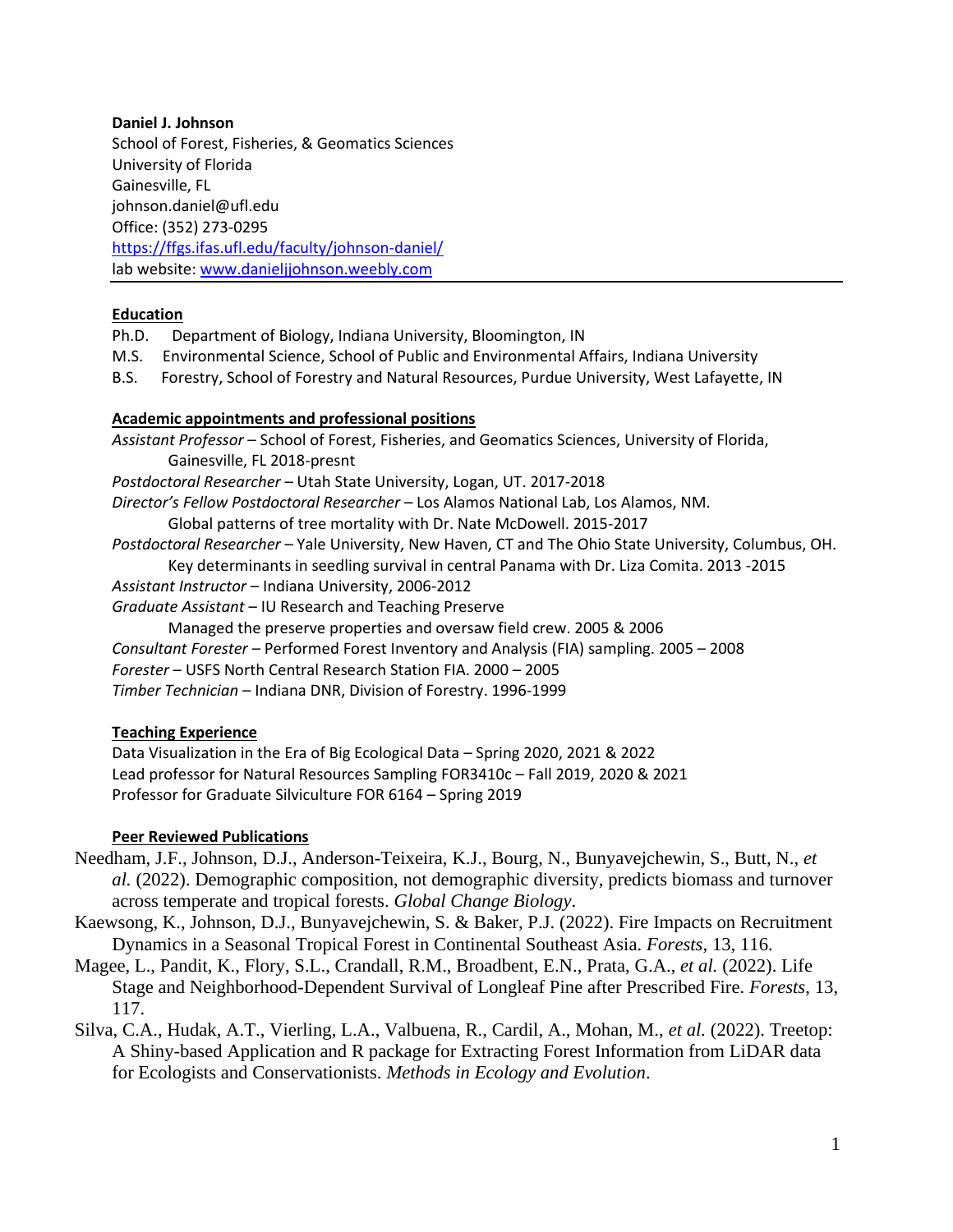- Xu, Z., Johnson, D.J., Zhu, K., Lin, F., Ye, J., Yuan, Z., *et al.* (2022). Interannual climate variability has predominant effects on seedling survival in a temperate forest. *Ecology*, 103.
- Davies, S.J., Abiem, I., Abu Salim, K., Aguilar, S., Allen, D., Alonso, A., *et al.* (2021). ForestGEO: Understanding forest diversity and dynamics through a global observatory network. *Biological Conservation*, 253, 108907.
- Frazier, J.E., Sharma, A., Johnson, D.J., Andreu, M.G. & Bohn, K.K. (2021). Group selection silviculture for converting pine plantations to uneven-aged stands. *Forest Ecology and Management*, 481, 118729.
- Gonzalez-Akre, E., Piponiot, C., Lepore, M., Herrmann, V., Lutz, J.A., Baltzer, J.L., *et al.* (2021). allodb: An R package for biomass estimation at globally distributed extratropical forest plots. *Methods in Ecology and Evolution*, n/a.
- Johnson, D.J., Magee, L., Pandit, K., Bourdon, J., Broadbent, E.N., Glenn, K., *et al.* (2021). Canopy tree density and species influence tree regeneration patterns and woody species diversity in a longleaf pine forest. *Forest Ecology and Management*, 490, 119082.
- Liu, H., Johnson, D.J., Yang, Q., Xu, M., Ma, Z., Fang, X., *et al.* (2021). The dynamics of conspecific tree and seedling neighbors on seedling survival in a subtropical forest. *Forest Ecology and Management*, 483, 118924.
- Luskin, M.S., Johnson, D.J., Ickes, K., Yao, T.L. & Davies, S.J. (2021). Wildlife disturbances as a source of conspecific negative density-dependent mortality in tropical trees. *Proceedings of the Royal Society B: Biological Sciences*, 288, 20210001.
- Mohan, M., Leite, R.V., Broadbent, E.N., Wan Mohd Jaafar, W.S., Srinivasan, S., Bajaj, S., *et al.* (2021). Individual tree detection using UAV-lidar and UAV-SfM data: A tutorial for beginners. *Open Geosciences*, 13, 1028–1039.
- McDowell, N.G., Allen, C.D., Anderson-Teixeira, K., Aukema, B.H., Bond-Lamberty, B., Chini, L., *et al.* (2020). Pervasive shifts in forest dynamics in a changing world. *Science*, 368.
- Pandit, Karun., Smith, Jason., Quesada, Tania., Villari, Caterina. & Johnson, Daniel.J. (2020). Association of Recent Incidence of Foliar Disease in Pine Species in the Southeastern United States with Tree and Climate Variables. *Forests*, 11.
- Song, X., Zhang, W., Johnson, D.J., Yang, J., Asefa, M., Deng, X., *et al.* (2020). Conspecific negative density dependence in rainy season enhanced seedling diversity across habitats in a tropical forest. *Oecologia*, 193, 949–957.
- Crawford, K.M., Bauer, J.T., Comita, L.S., Eppinga, M.B., Johnson, D.J., Mangan, S.A., *et al.* (2019). When and where plant-soil feedback may promote plant coexistence: A meta-analysis. *Ecology Letters*.
- Massoud, E.C., Xu, C., Fisher, R.A., Knox, R.G., Walker, A.P., Serbin, S.P., *et al.* (2019). Identification of key parameters controlling demographically structured vegetation dynamics in a land surface model: CLM4. 5 (FATES). *Geoscientific Model Development*, 12, 4133–4164.
- Menge, D.N.L., Chisholm, R.A., Davies, S.J., Salim, K.A., Allen, D., Alvarez, M., *et al.* (2019). Patterns of nitrogen‐fixing tree abundance in forests across Asia and America. *Journal of Ecology*.
- Craig, M.E., Turner, B.L., Liang, C., Clay, K., Johnson, D.J. & Phillips, R.P. (2018). Tree mycorrhizal type predicts within-site variability in the storage and distribution of soil organic matter. *Global Change Biology*.
- Eppinga, M.B., Baudena, M., Johnson, D.J., Jiang, J., Mack, K.M.L., Strand, A.E., *et al.* (2018). Frequency-dependent feedback constrains plant community coexistence. *Nature Ecology and Ecoloution*.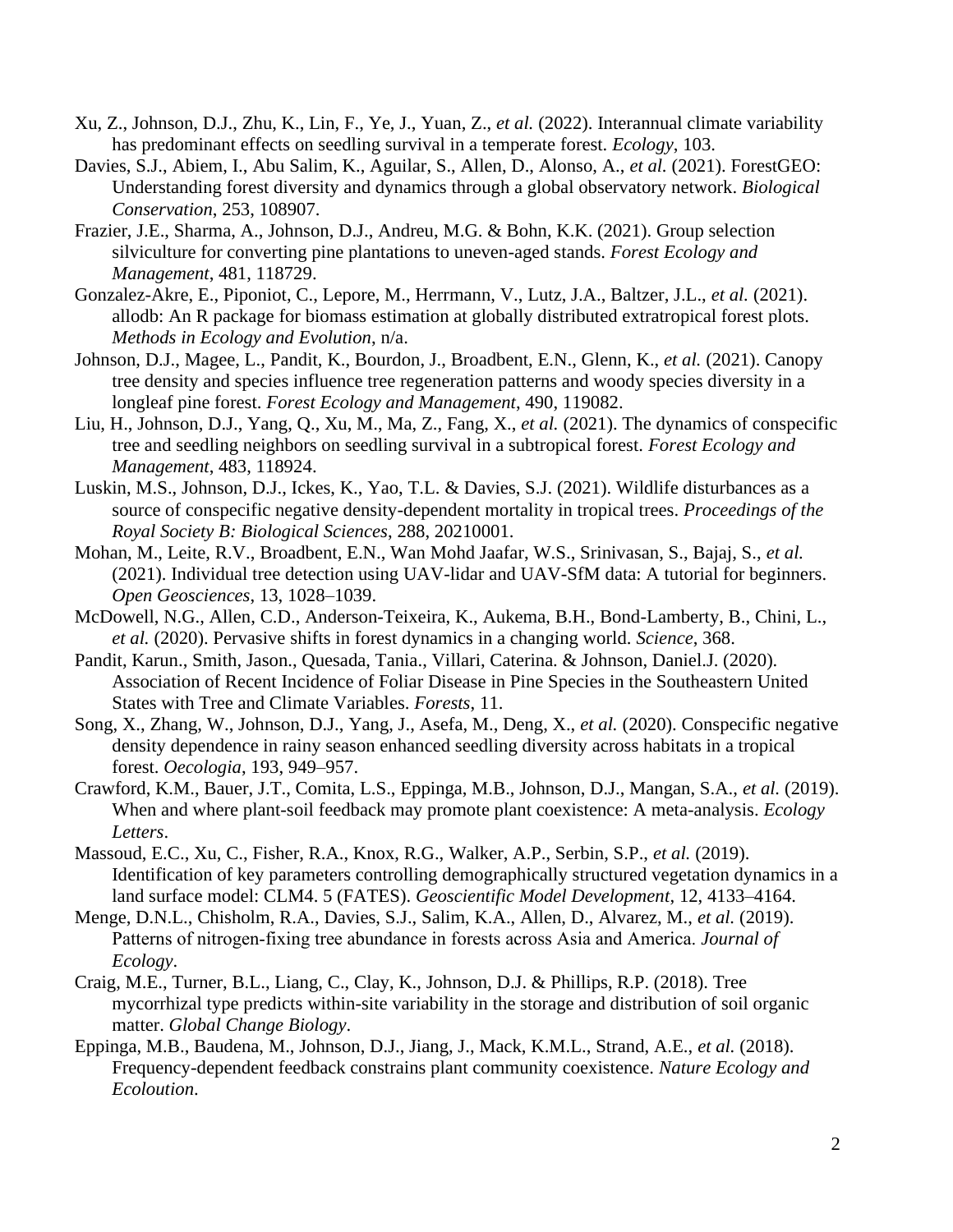- Hogan, J.A., Zimmerman, J.K., Thompson, J., Uriarte, M., Swenson, N.G., Condit, R., *et al.* (2018). The Frequency of Cyclonic Wind Storms Shapes Tropical Forest Dynamism and Functional Trait Dispersion. *Forests*, 9.
- Hu, Y.-H., Johnson, D.J., Mi, X.-C., Wang, X.-G., Ye, W.-H., Li, Y.-D., *et al.* (2018a). The relative importance of space compared to topography increases from rare to common tree species across latitude. *Journal of Biogeography*.
- Hu, Z., Michaletz, S.T., Johnson, D.J., McDowell, N.G., Huang, Z., Zhou, X., *et al.* (2018b). Traits drive global wood decomposition rates more than climate. *Global Change Biology*.
- Johnson, D.J., Clay, K. & Phillips, R.P. (2018a). Mycorrhizal associations and the spatial structure of an old-growth forest community. *Oecologia*.
- Johnson, D.J., Needham, J., Xu, C., Massoud, E.C., Davies, S.J., Anderson-Teixeira, K.J., *et al.* (2018b). Climate sensitive size-dependent survival in tropical trees. *Nature Ecology and Evolution*.
- LaManna, J.A., Mangan, S.A., Alonso, A., Bourg, N.A., Brockelman, W.Y., Bunyavejchewin, S., *et al.* (2018). Response to Comment on "Plant diversity increases with the strength of negative density dependence at the global scale." *Science*, 360, eaar5245.
- Lutz, J.A., Furniss, T.J., Johnson, D.J. & al., et. (2018). Global importance of large-diameter trees. *Global Ecology and Biogeography*.
- McDowell, N., Allen, C.D., Anderson-Teixeira, K., Brando, P., Brienen, R., Chambers, J., *et al.* (2018). Drivers and mechanism of tree mortality in moist tropical forests. *New Phytologist*.
- Powell, T.L., Koven, C.D., Johnson, D.J., Faybishenko, B., Fisher, R.A., Knox, R.G., *et al.* (2018). Variation in hydroclimate sustains tropical forest biomass and promotes functional diversity. *New Phytologist*, 219.
- Song, X., Johnson, D.J., Cao, M., Umaña, M.N., Deng, X., Yang, X., *et al.* (2018). The strength of density-dependent mortality is contingent on climate and seedling size. *Journal of Vegetation Science*.
- Hu, Z., Xu, C., McDowell, N.G., Johnson, D.J., Wang, M., Luo, Y., *et al.* (2017). Linking microbial community composition to C loss rates during wood decomposition. *Soil Biology and Biochemistry*, 104, 108–116.
- Johnson, D.J., Condit, R., Hubbell, S., P. & Comita, L.S. (2017). Abiotic niche partitioning and negative density dependence drive tree seedling survival in a tropical forest. *Proceedings of the Royal Society B*, 284.
- LaManna, J.A., Mangan, S.A., Alonso, A., Bourg, N.A., Brockelman, W.Y., Bunyavejchewin, S., *et al.* (2017). Plant diversity increases with the strength of negative density dependence at the global scale. *Science*, 356, 1389–1392.
- Ramage, B., Johnson, D.J., Bonzalez-Akre, E., McShea, W.J., Anderson-Teixeira, K., Bourg, N.A., *et al.* (2017). Sapling growth rates reveal conspecific negative density dependence in a temperate forest. *Ecology and Evolution*, 7, 7661–7671.
- Umaña, M.N., Mi, X., Cao, M., Enquist, B.J., Hao, Z., Howe, R., *et al.* (2017). The role of functional uniqueness and spatial aggregation in explaining rarity in trees. *Global Ecology and Biogeography*, 26, 777–786.
- Fisher, J.B., Sweeney, S., Brzostek, E.R., Evans, T.P., Johnson, D.J., Myers, J.A., *et al.* (2016). Tree‐ mycorrhizal associations detected remotely from canopy spectral properties. *Global change biology*, 22, 2596–2607.
- Lin, Y.-C., Comita, L.S., Johnson, D.J., Chen, M.-R. & Wu, S.-H. (2016). Biotic vs. Abiotic Drivers of Seedling Persistence in a Tropical Karst Forest. *Journal of Vegetation Science*, 27.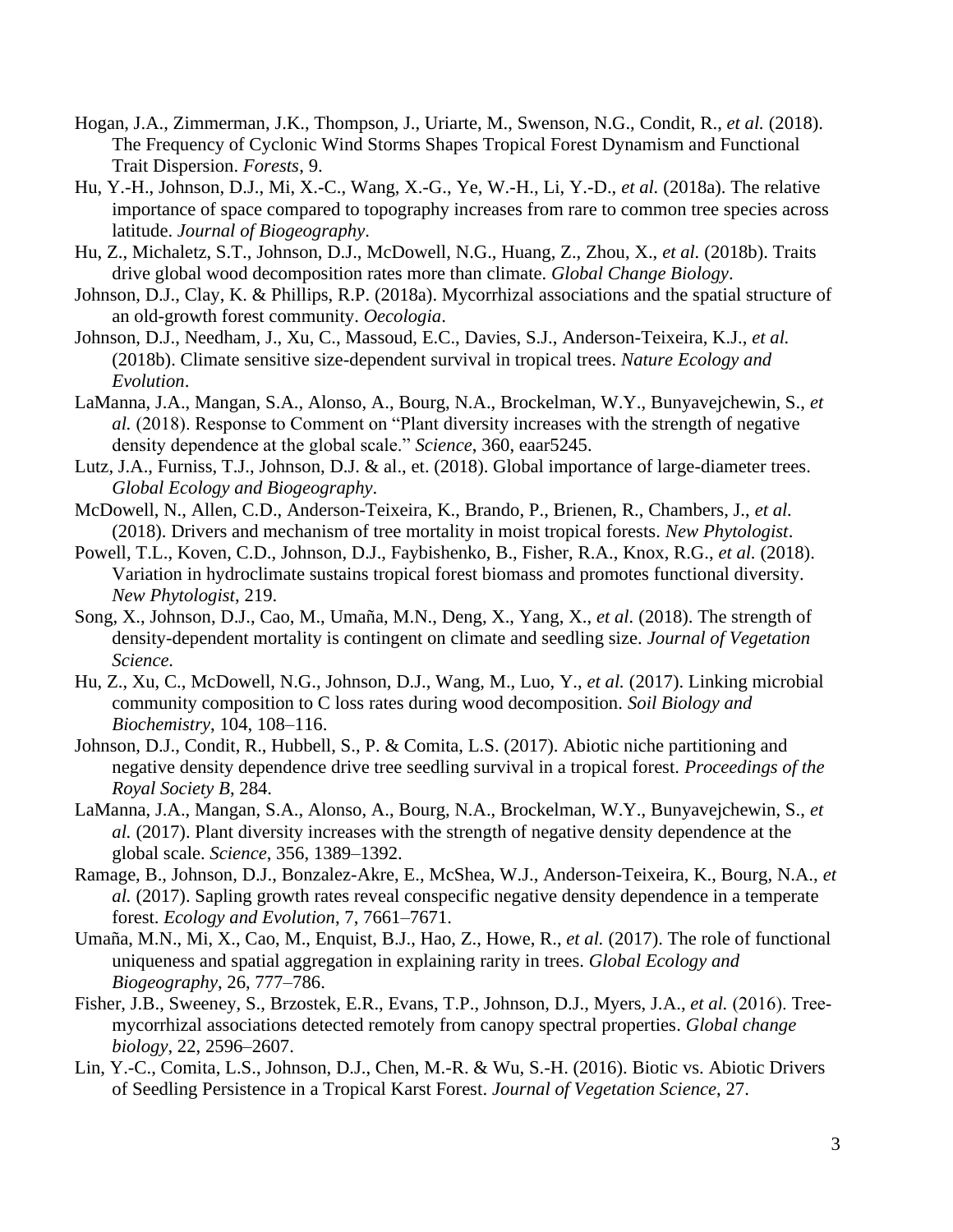- Anderson‐Teixeira, K.J., Davies, S.J., Bennett, A.C., Gonzalez‐Akre, E.B., Muller‐Landau, H.C., Joseph Wright, S., *et al.* (2015). CTFS‐ForestGEO: a worldwide network monitoring forests in an era of global change. *Global change biology*, 21, 528–549.
- Johnson, D.J., Flory, S.L., Shelton, A., Huebner, C. & Clay, K. (2015). Interactive effects of a non‐ native invasive grass Microstegium vimineum and herbivore exclusion on experimental tree regeneration under differing forest management. *Journal of Applied Ecology*, 52, 210–219.
- Lu, J., Johnson, D.J., Qiao, X., Lu, Z., Wang, Q. & Jiang, M. (2015). Density dependence and habitat preference shape seedling survival in a subtropical forest in central China. *Journal of Plant Ecology*, 8, 568–577.
- Brzostek, E.R., Dragoni, D., Schmid, H.P., Rahman, A.F., Sims, D., Wayson, C.A., *et al.* (2014). Chronic water stress reduces tree growth and the carbon sink of deciduous hardwood forests. *Global change biology*, 20, 2531–2539.

Johnson, D.J., Bourg, N.A., Howe, R., McShea, W.J., Wolf, A. & Clay, K. (2014). Conspecific negative density-dependent mortality and the structure of temperate forests. *Ecology*, 95, 2493– 2503.

- Réjou-Méchain, M., Muller-Landau, H., Detto, M., Thomas, S., Toan, T.L., Saatchi, S., *et al.* (2014). Local spatial structure of forest biomass and its consequences for remote sensing of carbon stocks. *Biogeosciences Discussions*, 11, 5711.
- Hobbs, F.C., Johnson, D.J. & Kearns, K.D. (2013). A Deliberate Practice Approach to Teaching Phylogenetic Analysis. *CBE-Life Sciences Education*, 12, 676–686.
- Woodall, C., Westfall, J., Zhu, K. & Johnson, D. (2013). Assessing the effect of snow/water obstructions on the measurement of tree seedlings in a large-scale temperate forest inventory. *Forestry*, 86, 421–427.
- Johnson, D.J., Beaulieu, W.T., Bever, J.D. & Clay, K. (2012a). Conspecific negative density dependence and forest diversity. *Science*, 336, 904–907.
- Johnson, D.J., Beaulieu, W.T., Bever, J.D. & Clay, K. (2012b). Response to Comment on "Conspecific Negative Density Dependence and Forest Diversity." *Science*, 338, 469.
- Reinhart, K.O., Johnson, D. & Clay, K. (2012a). Conspecific plant-soil feedbacks of temperate tree species in the southern Appalachians, USA. *PloS one*, 7, e40680.
- Reinhart, K.O., Johnson, D. & Clay, K. (2012b). Effects of trees on their recruits in the southern Appalachians, USA. *Forest Ecology and Management*, 263, 268–274.
- Woodall, C., Johnson, D., Gallion, J., Perry, C., Butler, B., Piva, R., *et al.* (2005). Indiana's forests 1999-2003 Part A. *Resource Bulletin-North Central Research Station, USDA Forest Service*.

### **Fellowships, Grants and Awards**

| 2021-2025 | NSF – Macrosystems. Resolving the multi-scale drivers of tree mortality from   |
|-----------|--------------------------------------------------------------------------------|
|           | field and remote sensing data on co-located ForestGEO-NEON sites. \$1,005,822  |
| 2020-2021 | UF IFAS Early Career Award. Investigating the forest regeneration dynamics of  |
|           | the United States. \$50,000                                                    |
| 2019-2021 | USDA. Evaluating the distribution and impact of brown spot needle blight on an |
|           | atypical host and the increased risk of needle cast on loblolly pine. \$94,440 |
| 2018-2019 | Ordway-Swisher Biological Station Jumpstart grant. \$24,523                    |
| 2015-2017 | Director's Fellowship Los Alamos National Laboratory. Earth and Environmental  |
|           | Sciences \$348,000                                                             |
| 2013      | Floyd Final Year Fellowship for Plant & Fungal Biology. Department of Biology, |
|           | Indiana University \$12,420                                                    |